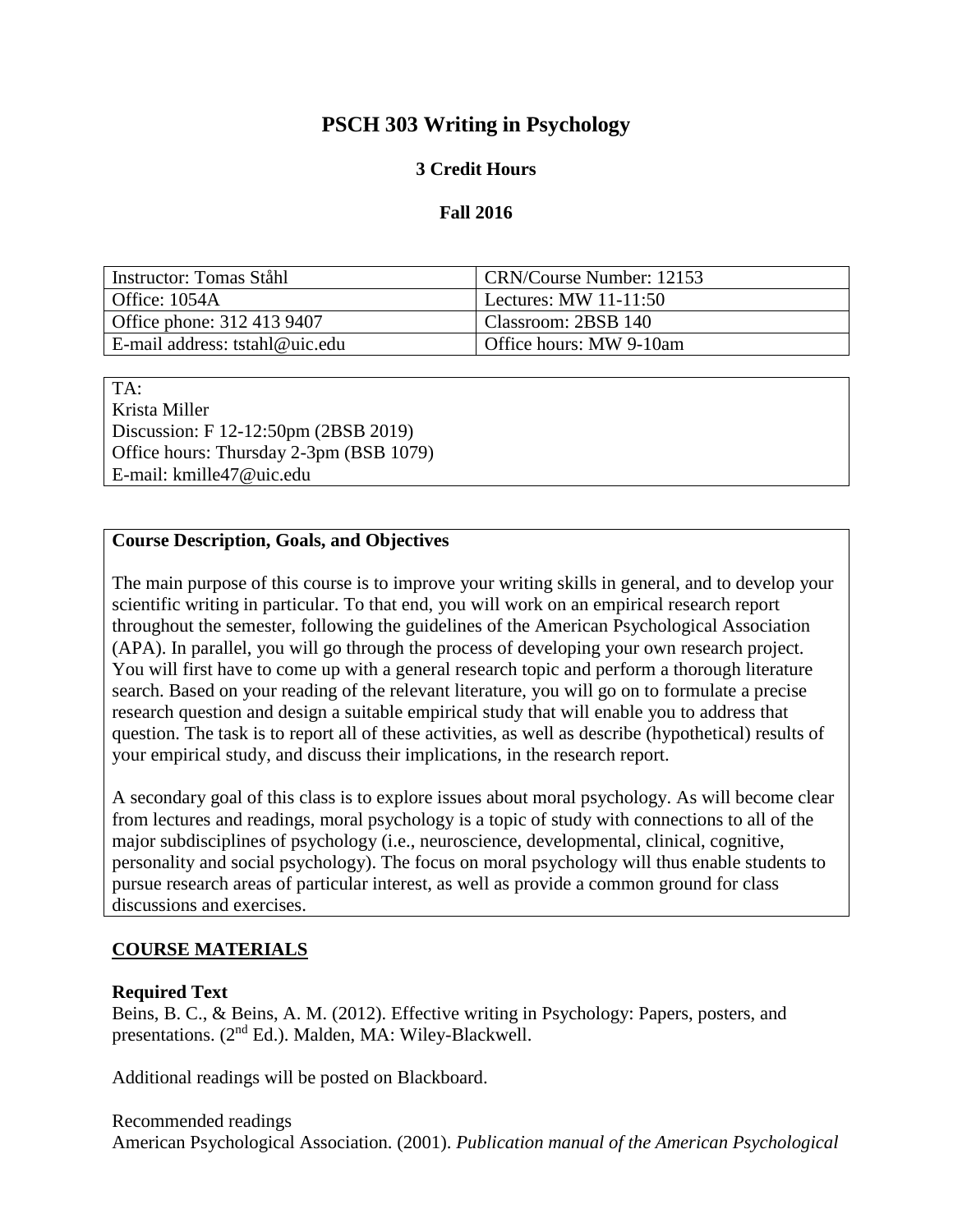*Association* (6th ed.). Washington, DC: Author.

### **Assignments and Grading.**

Assignments for the class are all directly related to the development of a final, complete research proposal. Grades will be based on your total points from the assignments listed below. Specific descriptions of each assignment will be posted on Blackboard under 'Assignments' and will be discussed in lecture. For each assignment, you must upload **an electronic copy of the assignment to Safe Assign on Blackboard before lecture/discussion.** For some assignments, you also have to submit a hard copy (see specific assignments for details).

**1.** Research question and article summaries (40 points)

**2.** Draft of Introduction section (7-9 pages; 100 points)

**3.** Draft of Methods section (3-5 pages; 60 points)

**4.** Draft of Results section (2-3 pages; 60 points)

**5.** Draft of Discussion section (4-6 pages; 80 points)

**6.** Draft of Abstract (150-250 words; 20 points)

**7.** Final report (16-22 pages; 320 points) including Introduction, Methods, Results, Discussion. The Cover page, Abstract, References, Tables, Figures, and Appendices are not counted towards the page total. The final assignment must be *turned in together with all previous assignments and a statement of revision*.

**8.** Attendance (50 points)

*NOTE regarding length of assignments:* Writing assignments include a *minimum* to *maximum*  amount of pages (e.g., 5-6 pages). If you do not meet the *minimum*, *10% of the points that you can earn* on that assignment will be deducted. In other words, if you can earn 100 points on an assignment, 10 points would be deducted. If you exceed the *maximum*, points will also be deducted, specifically *5% of the points that you can earn would be deducted for each page over the maximum*. For example, if you can earn 100 points on an assignment, 5 points would be deducted for each page over the maximum.

| Grade                       | Points        | Percent       |
|-----------------------------|---------------|---------------|
| A                           | 653.35-730    | $89.5 - 100$  |
| B                           | 580.35-653.34 | $79.5 - 89.4$ |
| $\mathcal{C}_{\mathcal{C}}$ | 507.35-580.34 | 69.5-79.4     |
| D                           | 434.35-507.34 | $59.5 - 69.4$ |
| F                           | $<$ 434.35    | $0 - 59.4$    |

## **COURSE POLICIES**

#### **Late work**

It is crucial that you turn in assignments on-time. You must upload **an electronic copy of the assignment to Safe Assign in 'Course Assignments' on Blackboard before lecture/discussion and turn in one hard copy at the beginning of the lecture/discussion** on the day that it is due. Late assignments will be penalized 10% for each day (up to 24 hours) that it is turned in late. The only late work that will be accepted without penalty will be work presented with a **documented excuse** (such as a documented case of illness or death in the family)*.* In this case,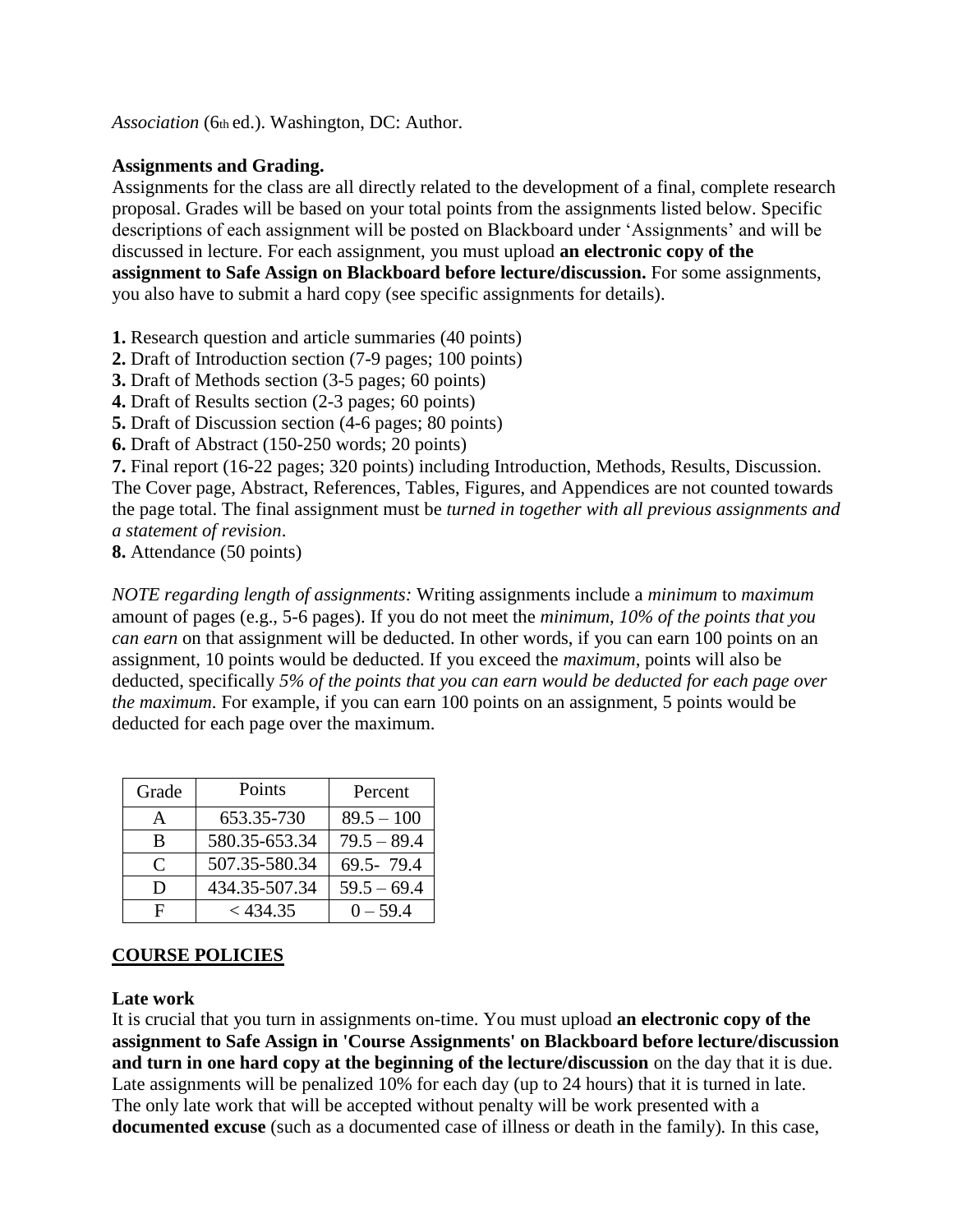you must contact the professor by email (and copy the TA) as soon as possible to document your excuse.

#### **Attendance**

Your presence is expected in all lectures and discussions. You can be absent once from lecture and once from discussion without penalty. After one absence, only **documented excused absences** (such as a documented case of illness or death in the family) will **not** count against the points awarded for attendance. You must contact the professor by email (and copy the TA) as soon as possible to document your excuse. Attendance will be taken at the start of each lecture/discussion. If you arrive after attendance is taken, you may let your professor/TA know that you were late the first time it occurs. If lateness becomes a chronic problem you will be marked absent in the future. In addition, if you leave early, after attendance has been taken but before you complete that day's activity, you will be marked absent from the section. If you need to leave early on a particular day, see your TA. Your attendance grade will be based on the percentage of lectures and discussion sections attended.

#### **Electronic Communication**

Provided that you ask a reasonable question and articulate yourself clearly in your message, I will respond to e-mails. However, please understand that I receive a lot of e-mails in a given day. Each semester I teach up to three classes and have approximately 350 students. Therefore, please expect that it may take up to 48 hours until you receive my response.

Many things I am asked in emails are things that are addressed in this document. I will not respond to these emails. If what you ask is a question that is relevant to the rest of the class, I may address your question in class instead of responding to the e-mail.

If you e-mail the instructor or your TA and you would like a response, your message should be well thought out, well-written, and include information about who you are and what course you are in (or discussion section for the TA).

#### **Academic Integrity**

A student who submits work, at any stage of the writing process, which in whole or part has been written by someone else or which contains passages quoted or paraphrased from another's work without acknowledgment (quotation marks, citation, etc.) has plagiarized. Maintain your integrity when completing assignments and be overzealous to give credit where it is due. If you are ever unsure about what constitutes plagiarism, ask me. Students who are found to have plagiarized work may be subject to various disciplinary actions, including a failing grade on a particular assignment, failure of the entire course, and possible expulsion from the university. **For any case of academic dishonesty, my policy is to file a complaint with the Office of the Dean of Students**. For more information about violating academic integrity and its consequences, consult the website of the UIC Office of the Dean of Students at [http://www.uic.edu/depts/dos/studentconduct.html.](http://www.uic.edu/depts/dos/studentconduct.html)

#### **RELIGIOUS HOLIDAYS**

Campus Policy States: The faculty of the University of Illinois at Chicago shall make every effort to avoid scheduling examinations or requiring that student projects be turned in or completed on religious holidays. Students who wish to observe their religious holidays shall notify the faculty member by the tenth day of the semester of the date when they will be absent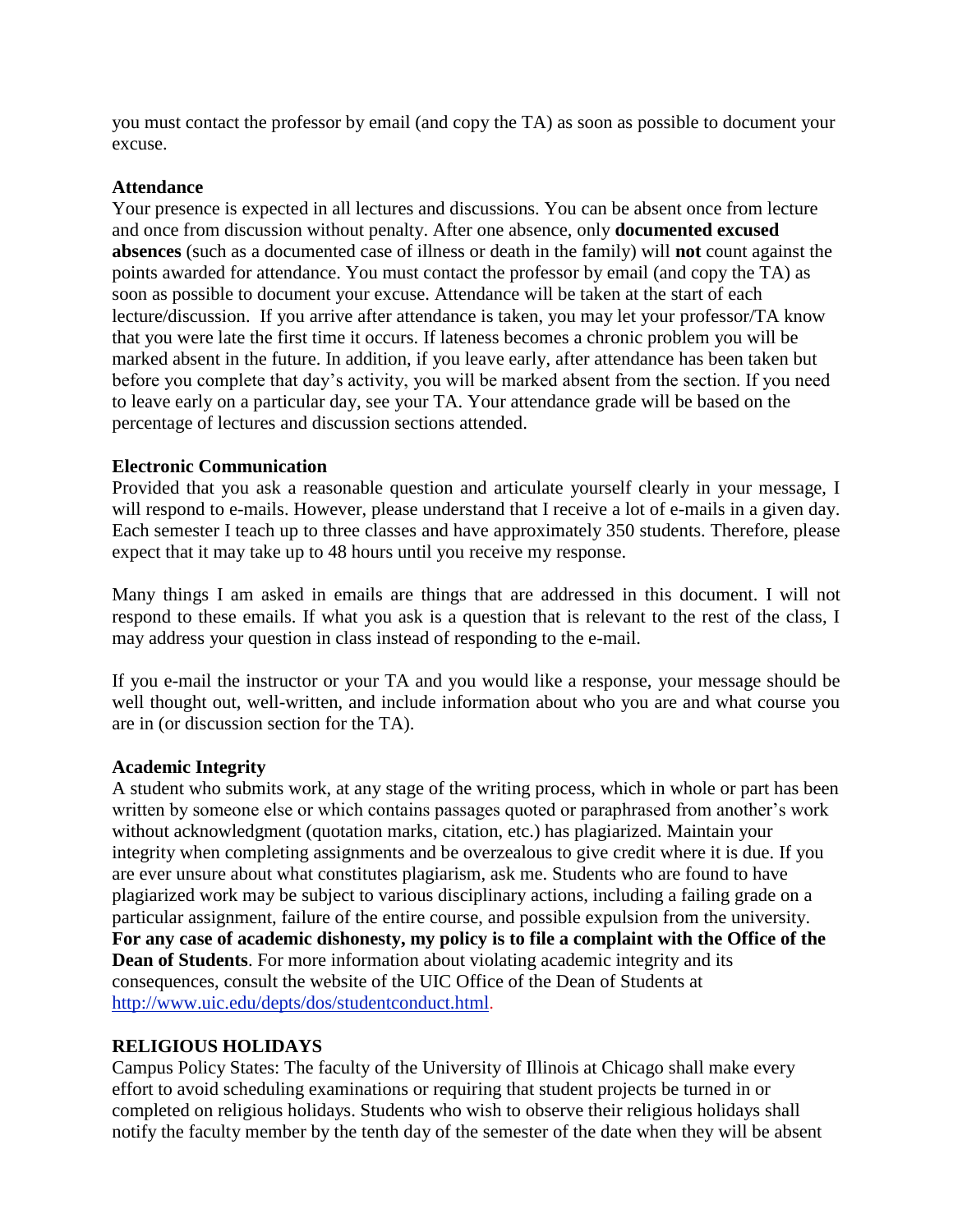unless the religious holiday is observed on or before the tenth day of the semester. In such cases, the student shall notify the faculty member at least five days in advance of the date when he/she will be absent. The faculty member shall make every reasonable effort to honor the request, not penalize the student for missing the class, and if an examination or project is due during the absence, give the student an exam or assignment equivalent to the one completed by those students in attendance. If the student feels aggrieved, he/she may request remedy through the campus grievance procedure.

## **DISABILITY ACCOMMODATION**

Students with disabilities who require accommodations for access to and/or participation in this course are welcome, but must be registered with the Disability Resource Center (DRC). You may contact DRC at 312-413-2183 (v) or 312-413-0123 (TTY).

## **RULES DURING CLASS**

When you are in class, I ask that you be courteous to me as well as your fellow students. **Please do not have conversations with fellow students during lecture. In addition, please do not listen to music, send text messages, or engage in similar distracting behaviors during lecture.** If I ask that you stop doing some behavior and you persist, I may ask you to leave the class.

**It will be your responsibility to keep track of your scores on Blackboard.** Be sure to keep copies of all of your graded assignments in case any discrepancies arise. If you notice that a score has been incorrectly entered into Blackboard, you must show the original paper with the correct grade to your TA by Monday of finals week. If you are unable to produce the graded work, you will receive the grade that appears in Blackboard.

| Week/Day/Date            | <b>Course Event</b>     |
|--------------------------|-------------------------|
| Week 3, Friday 9 Sep     | Assignment 1 Due        |
| Week 6, Friday 30 Sep    | Assignment 2 Due        |
| Week 8, Friday 14 Oct    | Assignment 3 Due        |
| Week 10, Friday 28 Oct   | <b>Assignment 4 Due</b> |
| Week 12, Friday 11 Nov   | Assignment 5 Due        |
| Week 14, Monday 21 Nov   | Assignment 6 Due        |
| Week 16, Wednesday 7 Dec | Final paper Due         |

## **CALENDAR OF MAJOR COURSE EVENTS AND DEADLINES**

## **UIC RESOURCES**

If you find yourself having difficulty with the course material or any other difficulties in your student life, don't hesitate to ask for help! Come to me, or if it is about an issue beyond this class, please contact your college advisors, or get help from any number of other support services on campus. You can get a referral to the right place, or help on the spot, from concerned advisor in the Undergraduate Success Center (USC) at [usc@uic.edu](mailto:usc@uic.edu).

**The Writing Center,** located in Grant Hall 105, offers one-on-one consultation with student writers who need help developing ideas, or need advice, guidance or additional instruction on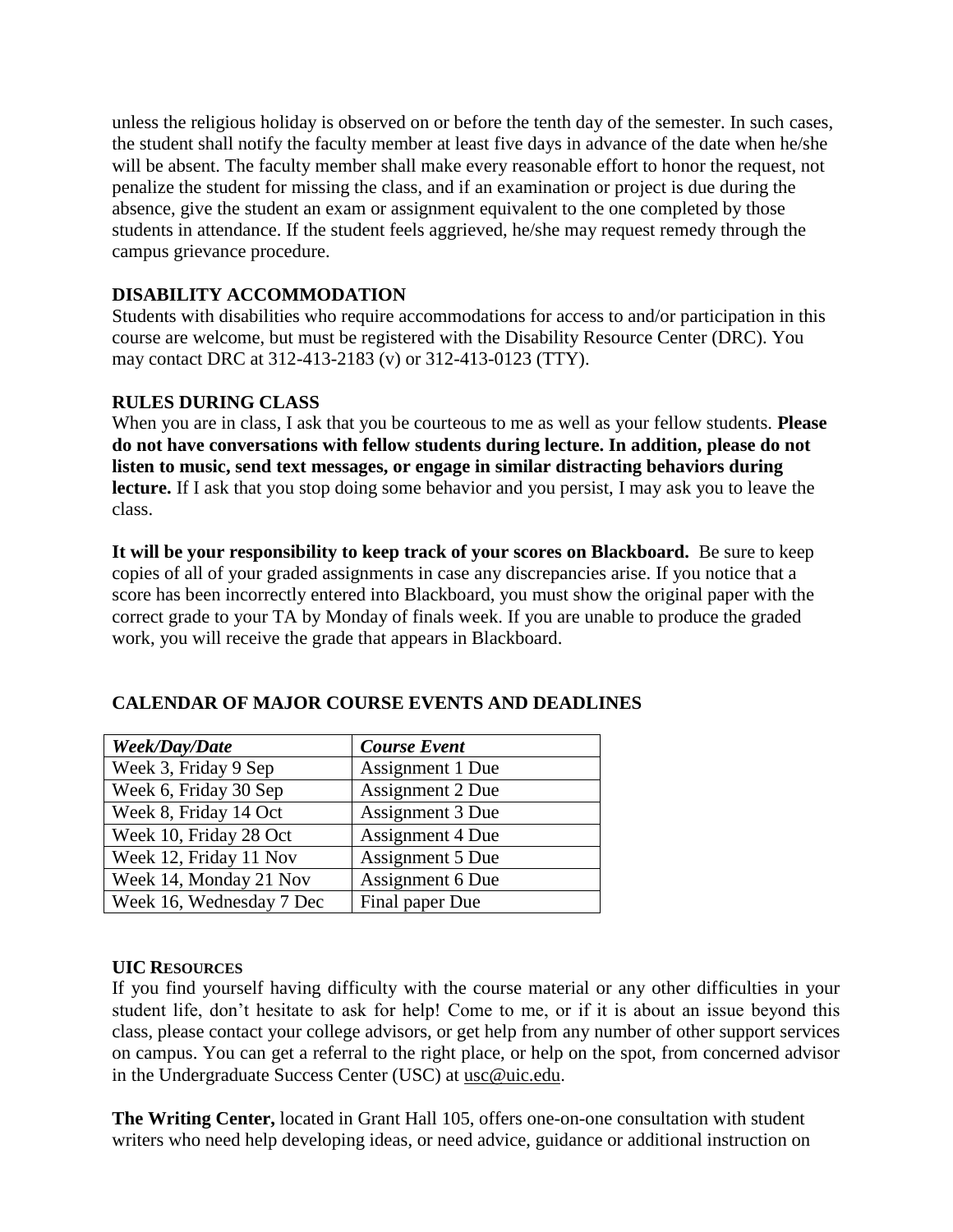any aspects of writing in any class. Tutors are prepared to spend fifty minutes per appointment, and there is no limit to the number of tutoring sessions you can have each semester. Make an appointment and be on time! Bring the paper on which you're working, as well as any related drafts or notes, and information about the assignment. For an appointment, call the Writing Center at (312) 413-2206, or stop by room 105 of Grant Hall. Visit the Writing Center website at [www.uic.edu/depts/engl/writing](http://www.uic.edu/depts/engl/writing) for more information.

**Public Computer Labs** are available throughout campus where you may write and/or print out your work. For a list of labs and the hours they're open, go to  $\leq$ www.accc.uic.edu/pclabs>. NOTE: Do not wait until the last minute to print out papers. Sometimes labs have long lines of students waiting for access.

**The Academic Center for Excellence** can help if you feel you need more individualized instruction in reading and/or writing, study skills, time management, etc. Phone: (312) 413-0031.

**Counseling Services** are available for all UIC students. You may seek free and confidential services from the Counseling Center <www.counseling.uic.edu>. The Counseling Center is located in the Student Services Building; you may contact them at (312) 996-3490. In addition to offering counseling services, the Counseling Center also operates the InTouch Crisis Hotline from 6:00 p.m.-10:30 p.m. They offer support and referrals to callers, as well as telephone crisis interventions; please call (312) 996-5535.

## **Tentative schedule**

The following pages contain a listing of topics and assigned readings. Students are expected to have read the required readings for the week each topic is covered. Chapters are from the Beins & Beins (2012) textbook.

Note: This topic schedule is **tentative**. Topics may take more or less time to cover depending on class understanding of various topics. It is your responsibility to track these changes.

| Week<br>#    | Date           | <b>Readings</b> | <b>Topic</b>                                    |
|--------------|----------------|-----------------|-------------------------------------------------|
|              | M 8/22         |                 | Introduction                                    |
| $\mathbf{1}$ | W 8/24         |                 | Introduction to moral psychology                |
|              | F 8/26         | $Ch. 1-4$       | Discussion section: Finding relevant research   |
|              | M 8/29         | Ch.9            | Formulating a research question                 |
| 2            | W 8/31         | Ch. 5           | Reading and summarizing research articles       |
|              | $F\frac{9}{2}$ |                 | Discussion section: Work shop research question |
|              | $M\frac{9}{5}$ |                 | *** No class Labor Day                          |
| 3            | W 9/7          | Ch. 5           | Formulating hypotheses                          |
|              | F9/9           |                 | Research question & article summaries due       |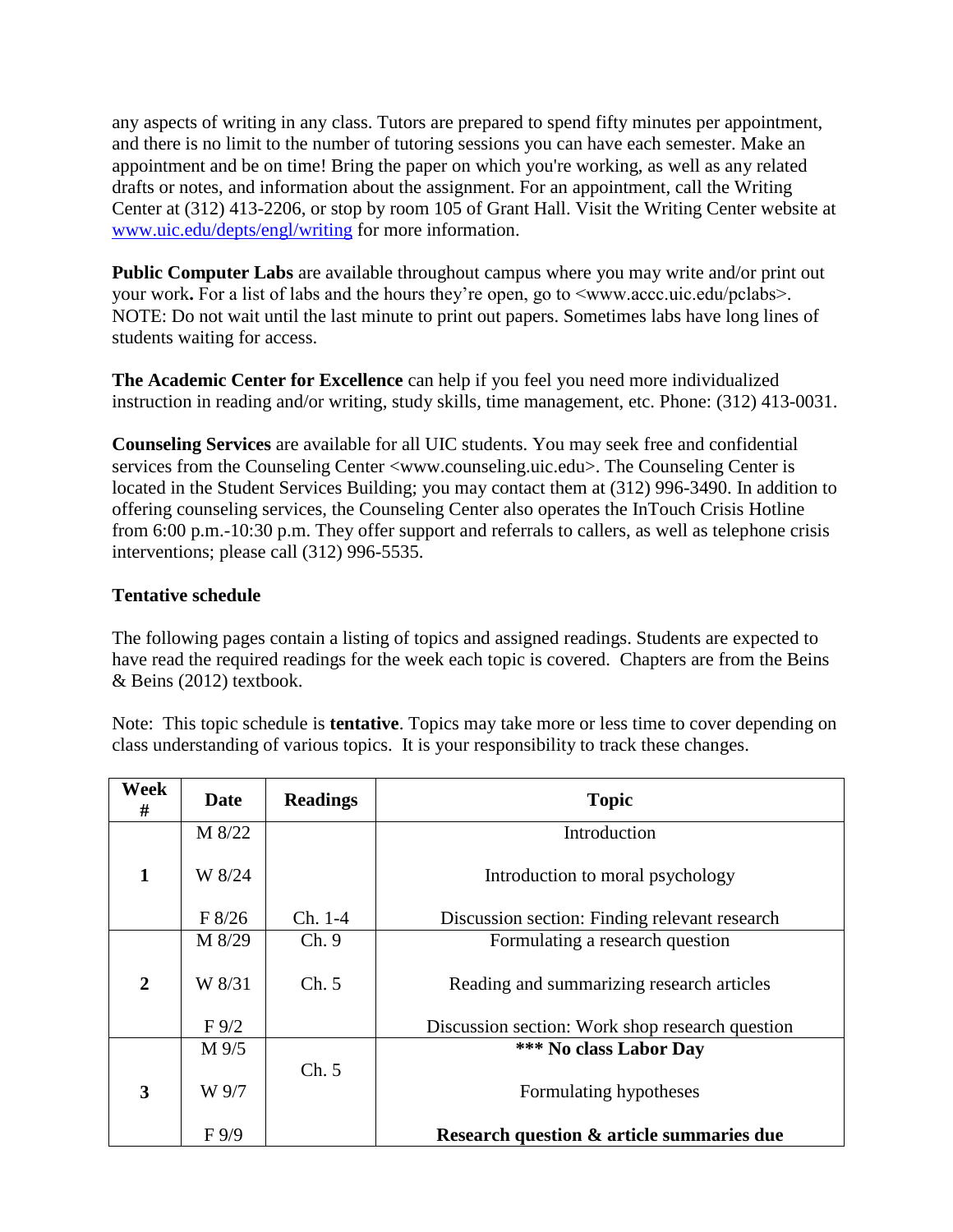|                         | M 9/12                    | Ch. 6, 10                   | The art of argumentation                               |
|-------------------------|---------------------------|-----------------------------|--------------------------------------------------------|
|                         |                           |                             |                                                        |
| $\overline{\mathbf{4}}$ | W 9/14                    | Ch. 7                       | Elements of style in writing                           |
|                         |                           |                             |                                                        |
|                         | $F\frac{9}{16}$           |                             | Discussion section: Workshop introduction              |
|                         | M 9/19                    | $\overline{\text{Ch}}$ . 14 | APA guidelines: citations, refs                        |
|                         |                           |                             |                                                        |
| 5                       | W 9/21                    |                             | <b>**Independent writing day</b>                       |
|                         |                           |                             |                                                        |
|                         | $F\frac{9}{23}$<br>M 9/26 |                             | Discussion Section: Work shop introduction             |
|                         |                           |                             | Research design I                                      |
| 6                       | W 9/28                    |                             | Research design II                                     |
|                         |                           |                             |                                                        |
|                         | F 9/30                    |                             | Draft of Introduction due; Workshop design selection   |
|                         | M 10/3                    | $\overline{Ch. 11}$         | Writing the methods section                            |
|                         |                           |                             |                                                        |
| 7                       | W 10/5                    |                             | Writing methods continued                              |
|                         |                           |                             |                                                        |
|                         | F 10/7                    |                             | Discussion Section: Workshop methods section           |
|                         | M 10/10                   | Ch. 8, 12                   | The results section                                    |
|                         |                           |                             |                                                        |
| 8                       | W 10/12                   |                             | The role of statistics; tables $\&$ figures            |
|                         |                           |                             |                                                        |
|                         | F 10/14                   |                             | Draft of methods section due; Workshop results section |
|                         | M 10/17                   |                             | The peer review process                                |
| 9                       | W 10/19                   |                             | Giving/receiving feedback from peers                   |
|                         |                           |                             |                                                        |
|                         | F 10/21                   |                             | Discussion Section: Revision                           |
|                         | M 10/24                   |                             | **Independent writing day                              |
|                         |                           |                             |                                                        |
| 10                      | W 10/26                   | Ch. 13                      | Writing the discussion                                 |
|                         |                           |                             |                                                        |
|                         | F 10/28                   |                             | Draft of results section due                           |
|                         | M 10/31                   |                             | Writing the discussion                                 |
|                         |                           |                             |                                                        |
| 11                      | W 11/2                    | Ch. 17                      | <b>**Independent writing day</b>                       |
|                         | F 11/4                    |                             | Discussion section: Work on Discussion                 |
|                         | M 11/7                    |                             | <b>**Independent writing day</b>                       |
|                         |                           |                             |                                                        |
| 12                      | W 11/9                    |                             | <b>**Independent writing day</b>                       |
|                         |                           |                             |                                                        |
|                         | F 11/11                   |                             | **Independent writing day; Draft of Discussion due     |
|                         | M 11/14                   | Ch. 15                      | The abstract                                           |
| 13                      |                           |                             |                                                        |
|                         | W 11/16                   |                             | Feedback from peers                                    |